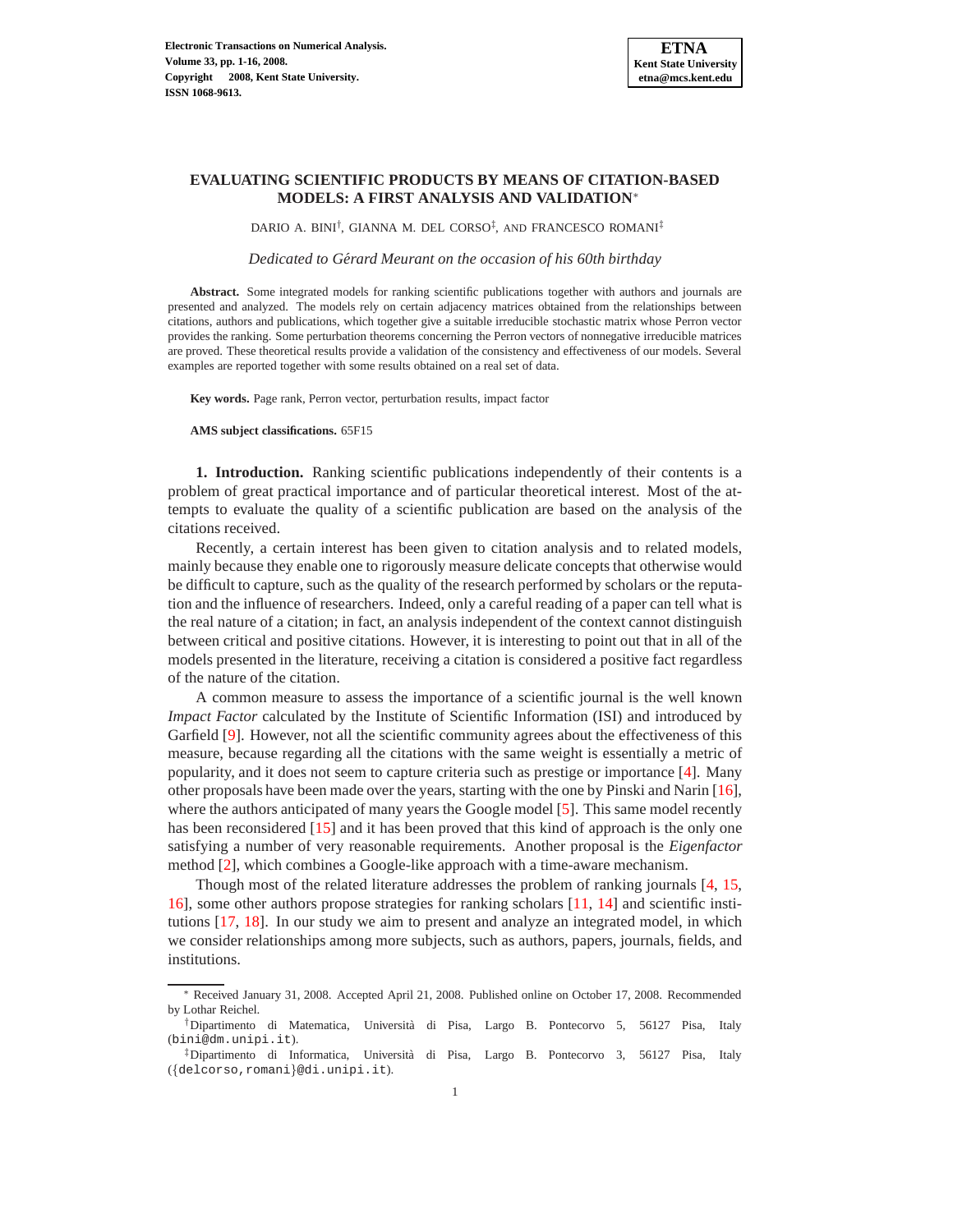In particular, the idea is that in order to determine the importance of a journal, one has to take into account not only the "quality" of the citations from other papers (as done by the ranking schemes in the literature), but also the "quality" of papers and of their authors. Similarly, an author is important if he/she publishes important papers in important journals and maybe with important co-authors. A paper is important if it receives citations from other important papers, but also if it is published in an important journal and is written by important authors. This leads to an integrated model where each player —journals, authors, and papers— contributes to the determination of the score of the others. Throughout, we refer to these players as *subjects*.

The basic principle that we follow is that the importance of a subject is the weighted sum of the importances of all the subjects that are related to it in a sense that will be made clear later on. In this model, the sum of the weight coefficients must be one, so that the overall amount of importance is neither destroyed nor created.

We start with the simple *one-class model*, in which only the class of *Papers* is taken into account, and where the importance is given on the basis of *citations*. Then we consider more general models, in which other actors are involved as well. The *two-class model* takes into account the class of *Authors* as well as Papers, and the importance is given on the basis of citations and of *authorship*. The *three-class model* adds to the latter the class of *Journals*. More elaborate models involving, say, research areas and institutions can be introduced and are left to future work.

In all these models, the vector with the rating of all the involved subjects is obtained as the positive invariant vector of an irreducible row-stochastic matrix, normalized so that the sum of its components is one (the Perron vector).

We perform a consistency analysis of the introduced models and prove new perturbation theorems concerning the Perron vector of the stochastic matrices involved which extend some result given in [\[7\]](#page-15-10). These perturbation results are the matrix formulation of the desired properties which are consistent with our models. In particular, in the one-class model, we prove that a paper which receives a new citation has an increase of its rank which is larger than the increase received by the other papers. Similarly, we prove that if a new paper is introduced and this paper contains a citation to a given paper, then the importance of the latter has an increase larger than the ones received by the other papers. These properties keep their validity in the two-class and in the three-class models. Several examples are given which confirm the expected properties.

The paper is organized as follows. In Section [2,](#page-1-0) we introduce and analyze the one-class model; and in Section [3,](#page-6-0) we describe the two-class model and its variants. Section [4](#page-12-0) contains a brief description of the three-class model. In Section [5,](#page-12-1) we report results of some experiments performed on the Citeseer.IST [\[6\]](#page-15-11) database. In Section [6,](#page-14-0) we draw conclusions and discuss some open issues.

<span id="page-1-0"></span>**2. One-class model.** Assume that we are given n papers numbered from 1 to n together with the  $n \times n$  adjacency matrix  $H = (h_{i,j})$ , such that  $h_{i,j} = 1$  if paper i cites paper j,  $h_{i,j} = 0$  otherwise. Following a model similar to Google [\[5\]](#page-15-3), we assume that the importance  $p_j$  of paper j is given by the importances of the papers  $p_i$  that cite paper j, scaled by the factor  $d_i$  which is the number of citations contained in paper i. In this way, the importance given by paper  $i$  is uniformly distributed among all the papers cited therein, and the principle that the importance of a subject is neither destroyed nor created is respected.

Here and below, we denote by e the vector of appropriate length with all components equal to one. We denote by  $e_k$  the kth column of the identity matrix of appropriate size. The size of vectors and matrices, if not specified, is deduced by the context. Given a vector  $v = (v_i)$  of n components, with the expression  $diag(v)$  we denote the  $n \times n$  diagonal matrix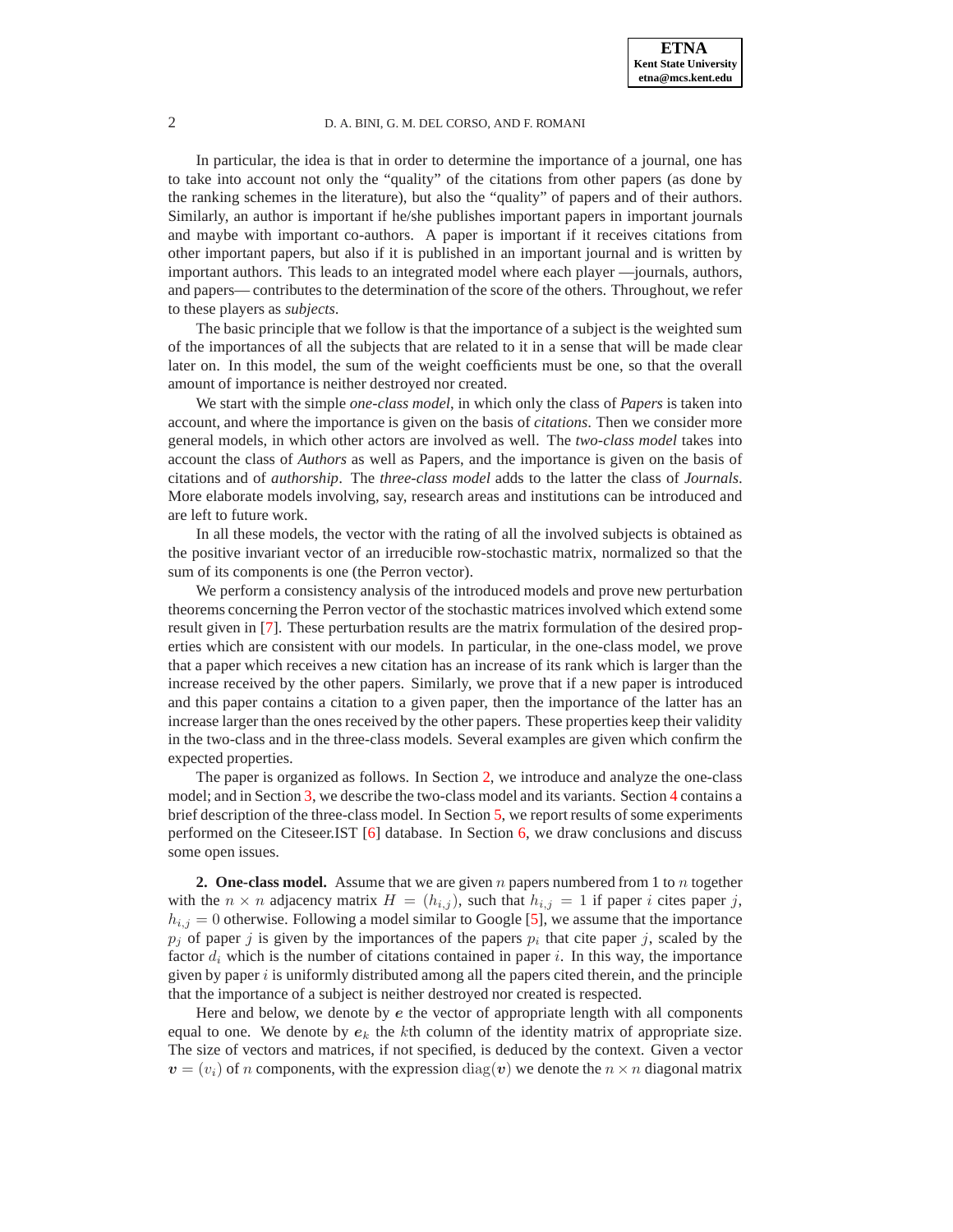having diagonal entries  $v_i$ ,  $i = 1, \ldots, n$ .

The scaling factors  $d_i = \sum_j h_{i,j}$  define the vector  $\boldsymbol{d} = (d_i)$ , which satisfies the equation  $d = He$ . Moreover, if  $d_i \neq 0$  for all i, the matrix

$$
P = (p_{i,j}) = \text{diag}(\boldsymbol{d})^{-1}H
$$

is row-stochastic, that is,  $\sum_j p_{i,j} = 1$ .

Since in principle there might be papers with an empty set of citations, the matrix H might have some null rows and some factors  $d_i$  might be zero. This fact may make the model inconsistent. We cure this drawback by introducing a *dummy paper*, paper  $n + 1$ , which cites and is cited by all the existing papers except itself. In this way the new adjacency matrix of size  $n + 1$ , which with an abuse of notation we still denote by H, has no null row and is irreducible. From the modeling point of view, the dummy paper collects the importance of all the papers and redistributes it uniformly to all the subjects.

Note that the introduction of the dummy paper guarantees that the matrix  $P$  is stochastic, acyclic and aperiodic. This provides important computational advantages in the numerical solution of the model. It is interesting to observe that a similar technique is used in the Google model where, unlike in our case, a damping factor is also introduced.

<span id="page-2-0"></span>The equation that we obtain in this way is

$$
\boldsymbol{p}^T = \boldsymbol{p}^T P, \qquad P = \text{diag}(He)^{-1} H \tag{2.1}
$$

and, since the matrix  $\text{diag}(He)^{-1}H$  is nonnegative and irreducible, from the Perron-Frobenius theorem there exists a unique vector  $p = (p_i)$  such that  $p_i > 0$ ,  $\sum_i p_i = 1$ , which solves [\(2.1\)](#page-2-0). We call p the *Perron vector* of P.

Equation  $(2.1)$  states that the importance of paper j is given by the sum of the importances received by all the other papers, that is, by the values  $p_i$  scaled by the factors  $h_{i,j}/\sum_s h_{i,s}$ ,  $i = 1, \ldots, n + 1$ , i.e.,

$$
p_j = \sum_{i=1}^{n+1} p_i \frac{h_{i,j}}{\sum_{s=1}^{n+1} h_{i,s}}, \qquad j = 1, 2, \dots, n-1.
$$

In fact, each paper i uniformly distributes its importance to all the  $\sum_s h_{i,s}$  papers that it cites.

<span id="page-2-1"></span>EXAMPLE 2.1. Consider the case of 6 papers, where citations are given by the following graph. We have not reported the node corresponding to the dummy paper.



The adjacency matrix, including the dummy paper, is

$$
H = \left[\begin{array}{cccc|c} 0 & 1 & 0 & 1 & 1 & 0 & 1 \\ 0 & 0 & 1 & 1 & 1 & 0 & 1 \\ 1 & 0 & 0 & 1 & 1 & 0 & 1 \\ 0 & 0 & 0 & 0 & 0 & 1 & 1 \\ 0 & 0 & 0 & 0 & 0 & 1 & 1 \\ 0 & 0 & 0 & 0 & 0 & 0 & 1 \\ \hline 1 & 1 & 1 & 1 & 1 & 1 & 0 \end{array}\right].
$$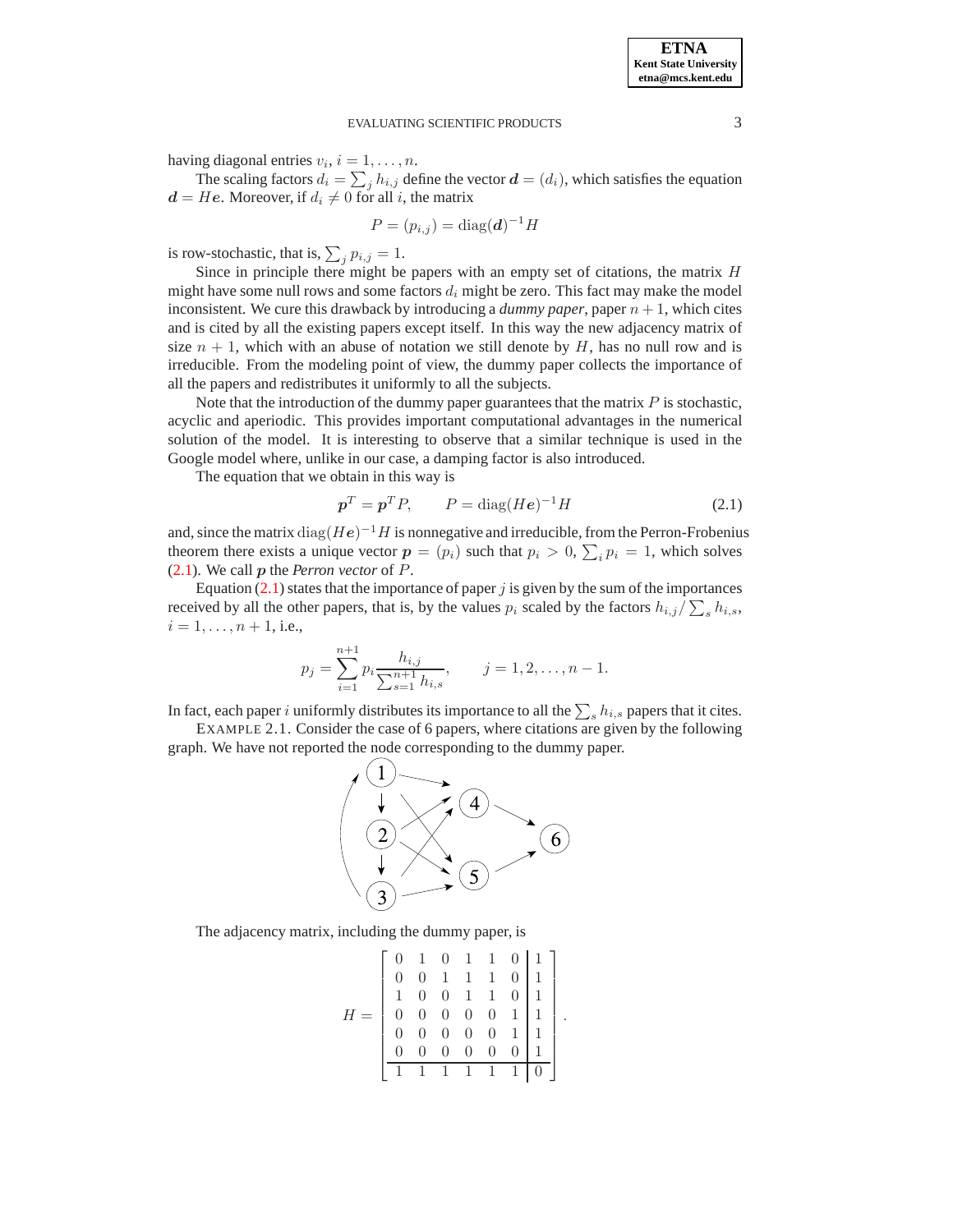Papers 1, 2, and 3 are on the same rank level: except for the dummy paper, they receive one citation each and are inside a cycle. Papers 4 and 5 receive three citations by papers 1, 2, 3 and are on the same level but in a higher position with respect to papers 1, 2, and 3. Paper 6 receives only two citations by papers 4 and 5. Therefore, in a model based only on the number of citations, the rank of paper 6 should be inferior to the rank of papers 4 and 5. However, since paper 6 is cited by two papers which are more important than papers 1, 2, and 3, one should expect that in our model its rank is higher. In fact, the left eigenvector of  $\text{diag}(He)^{-1}H$  is

$$
\boldsymbol{p}^T = (0.0784314, \, 0.0784314, \, 0.0784314, \, 0.117647, \, 0.117647, \, 0.176470, \, 0.352941)
$$

where  $p_1 = p_2 = p_3 < p_4 = p_5 < p_6$  and paper 6 reaches the highest rank as expected. Modifying the data by adding a citation from paper 5 to paper 4 yields the vector

 $\boldsymbol{p}^T = (0.075472,\,0.075472,\,0.075472,\,0.150943,\,0.113208,\,0.169811,\,0.339623)$ 

where  $p_1 = p_2 = p_3 < p_5 < p_4 < p_6$  and paper 4 gets an higher rank than paper 5.

An interesting question is to figure out what happens to the Perron vector  $\boldsymbol{p}$  of the matrix  $P$  if  $P$  is perturbed in the following way: a new link is inserted in the graph connecting node r to node s, where in the original adjacency matrix  $h_{r,s} = 0$ . That is, the new matrix H is constructed in such a way that  $\hat{h}_{r,s} = 1$  while  $\hat{h}_{i,j} = h_{i,j}$  for the remaining entries and  $\widehat{P} = \text{diag}(\widehat{H}\boldsymbol{e})^{-1}\widehat{H}.$ 

One would expect that the paper receiving the new citation increases its value more than the other papers do, i.e., the component  $\hat{p}_s$  of the Perron vector  $\hat{p}$  of the matrix P constructed from  $\hat{H}$  increases more than the remaining components. Formally,  $\hat{p}_s/p_s \ge \hat{p}_i/p_i$  for any i.

<span id="page-3-0"></span>The following result of [\[7\]](#page-15-10), which extends the result of [\[8\]](#page-15-12), is useful for formally proving this fact.

THEOREM 2.2. Let A and B be  $n \times n$  *nonnegative irreducible matrices having the same spectral radius*  $\rho$ . Let  $\mathbf{x} = (x_i)$  *and*  $\mathbf{y} = (y_i)$  be their positive Perron vectors such that  $Ax = \rho x$ ,  $By = \rho y$ . Assume that A and B differ only in the rows having index in the set  $\Omega \subset \{1, 2, \ldots, n\}$ . Assume that the set  $\Omega$  and its complement are nonempty. Then

$$
\min_{i \in \Omega} \frac{x_i}{y_i} \le \frac{x_j}{y_j} \le \max_{i \in \Omega} \frac{x_i}{y_i}, \quad j = 1, \dots, n.
$$

The above result yields information about the variation of the right Perron vector under perturbation of rows. Here we need a sort of dual result concerning the variation of the left Perron vector. The following theorem provides this extension under specific perturbations.

<span id="page-3-3"></span>THEOREM 2.3. Let  $H$  be an irreducible adjacency matrix, let  $(r, s)$  be a pair of inte*gers such that*  $h_{r,s} = 0$ *, and let q be the number of nonzero entries in the rth row. Define*  $\widehat{H} = (\widehat{h}_{i,j})$  *such that*  $\widehat{h}_{r,s} = 1$  *and*  $\widehat{h}_{i,j} = h_{i,j}$  *otherwise. Let*  $P = \text{diag}(He)^{-1}H$  *and*  $\widehat{P} = \text{diag}(\widehat{H}\boldsymbol{e})^{-1}\widehat{H}$ *, and denote by*  $\boldsymbol{p}$  *and*  $\widehat{\boldsymbol{p}}$  *their corresponding left Perron vectors. Then* 

<span id="page-3-2"></span>
$$
\sigma \frac{\widehat{p}_r}{p_r} \le \frac{\widehat{p}_j}{p_j} \le \frac{\widehat{p}_s}{p_s}, \quad j = 1, \dots, n,
$$
\n(2.2)

<span id="page-3-1"></span>*and*  $\sigma \widehat{p}_r / p_r < \widehat{p}_s / p_s$ , for  $\sigma = q/(q+1)$ *. Moreover,* 

$$
\frac{\widehat{p}_s}{p_s} > 1,\tag{2.3}
$$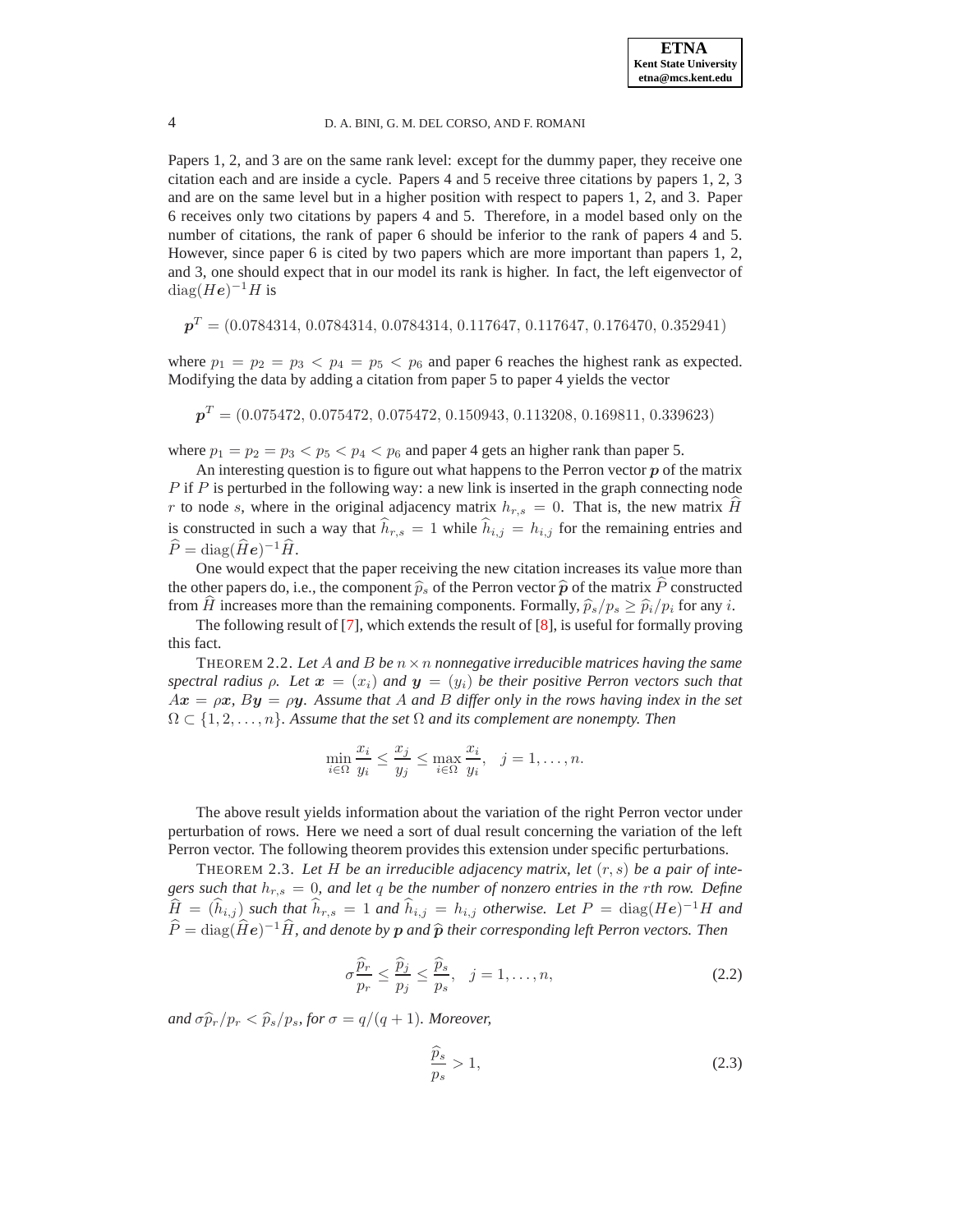<span id="page-4-1"></span>*and*

$$
\frac{\widehat{p}_j}{p_j} < \frac{\widehat{p}_s}{p_s}, \quad \text{if } h_{r,j} \neq 0. \tag{2.4}
$$

*Proof.* Let D be the diagonal matrix having one on the main diagonal except for the rth diagonal entry which is  $\sigma = q/(q+1)$  and observe that

$$
\widehat{P} = DP + \frac{1}{q+1}e_r e_s^T.
$$

Define  $C = D^{-1} \widehat{P} D$ . Then  $z = D\widehat{p}$  is a left eigenvector of C, i.e.,  $z^T C = z^T$ . Moreover,  $z_i = \hat{p}_i$  for  $i \neq r$ ,  $z_r = \sigma \hat{p}_r$ . Since

$$
C = PD + \frac{1}{q} \mathbf{e}_r \mathbf{e}_s^T,
$$

the matrix  $C$  differs from the matrix  $P$  only in the columns  $r$  and  $s$ . Applying Theorem [2.2](#page-3-0) with  $A = C^T$  and  $B = P^T$  yields

$$
\min\left\{\frac{z_r}{p_r},\frac{z_s}{p_s}\right\} \le \frac{z_j}{p_j} \le \max\left\{\frac{z_r}{p_r},\frac{z_s}{p_s}\right\}, \quad j=1,\ldots,n,
$$

<span id="page-4-0"></span>and since  $z_r = \sigma \hat{p}_r$ ,  $z_j = \hat{p}_j$  for  $j \neq r$ , one gets

$$
\min\left\{\sigma \frac{\widehat{p}_r}{p_r}, \frac{\widehat{p}_s}{p_s}\right\} \le \frac{\widehat{p}_j}{p_j} \le \max\left\{\sigma \frac{\widehat{p}_r}{p_r}, \frac{\widehat{p}_s}{p_s}\right\}, \quad j = 1, \dots, n. \tag{2.5}
$$

Now, it suffices to prove that  $\sigma \hat{p}_r/p_r < \hat{p}_s/p_s$  in order to deduce [\(2.2\)](#page-3-1) from [\(2.5\)](#page-4-0). Assume, by contradiction, that  $\sigma \hat{p}_r/p_r \geq \hat{p}_s/p_s$ , and deduce from [\(2.5\)](#page-4-0) that  $\hat{p}_j/p_j \leq \sigma \hat{p}_r/p_r$ . For  $j = r$  this implies that  $\sigma \geq 1$ , which is a contradiction.

The inequality [\(2.4\)](#page-4-1) follows from the fact that  $\sigma < 1$  and  $p_{r,j} \neq 0$  since

$$
\widehat{p}_j = \sum_i \widehat{p}_{i,j} \widehat{p}_i = \sum_{i \neq r} p_{i,j} \widehat{p}_i + \sigma p_{r,j} \widehat{p}_r < \sum_i p_{i,j} \widehat{p}_i = \sum_i p_{i,j} p_i \frac{\widehat{p}_i}{p_i} \le p_j \frac{\widehat{p}_s}{p_s},
$$

where the last inequality is obtained by replacing  $\hat{p}_i/p_i$  by  $\hat{p}_s/p_s$ , in view of [\(2.2\)](#page-3-1), and using the fact that  $\sum_i p_{i,j} p_i = p_j$ .

Concerning [\(2.3\)](#page-3-2), if  $\hat{p}_s/p_s \le 1$ , then [\(2.2\)](#page-3-1) would imply  $\hat{p}_j/p_j \le 1$ . Since H is irreducible, there exists an integer  $j \neq r$  such that  $h_{r,j} \neq 0$ ; that is, in view of [\(2.4\)](#page-4-1) one obtains  $\hat{p}_j/p_j < 1$ . Hence,  $1 = \sum_j \hat{p}_j < \sum_j p_j = 1$ , which is a contradiction.

The above theorem says that if we introduce a new citation from paper  $r$  to paper  $s$ , paper s which receives the citation has an increase of importance greater than or equal to the increase received by any other paper. Moreover, if paper j is cited by paper r, i.e., if  $h_{r,j} \neq 0$ , then the increase of importance of paper  $j$  is strictly less than that of paper  $s$ .

Another interesting issue concerns the variation of the Perron vector when a new node is introduced in the graph with a single link to another node. One would expect that the paper that receives the new citation should improve its rank with respect to the other papers. We can provide a formal proof of this fact.

Let V be an  $n \times n$  adjacency matrix and denote by  $\widetilde{V}$  the  $(n+1) \times (n+1)$  matrix having  $V$  as its leading principal submatrix and zeros in the last row and in the last column. Let  $H$ be the  $(n + 1) \times (n + 1)$  matrix having V as its leading principal submatrix and having ones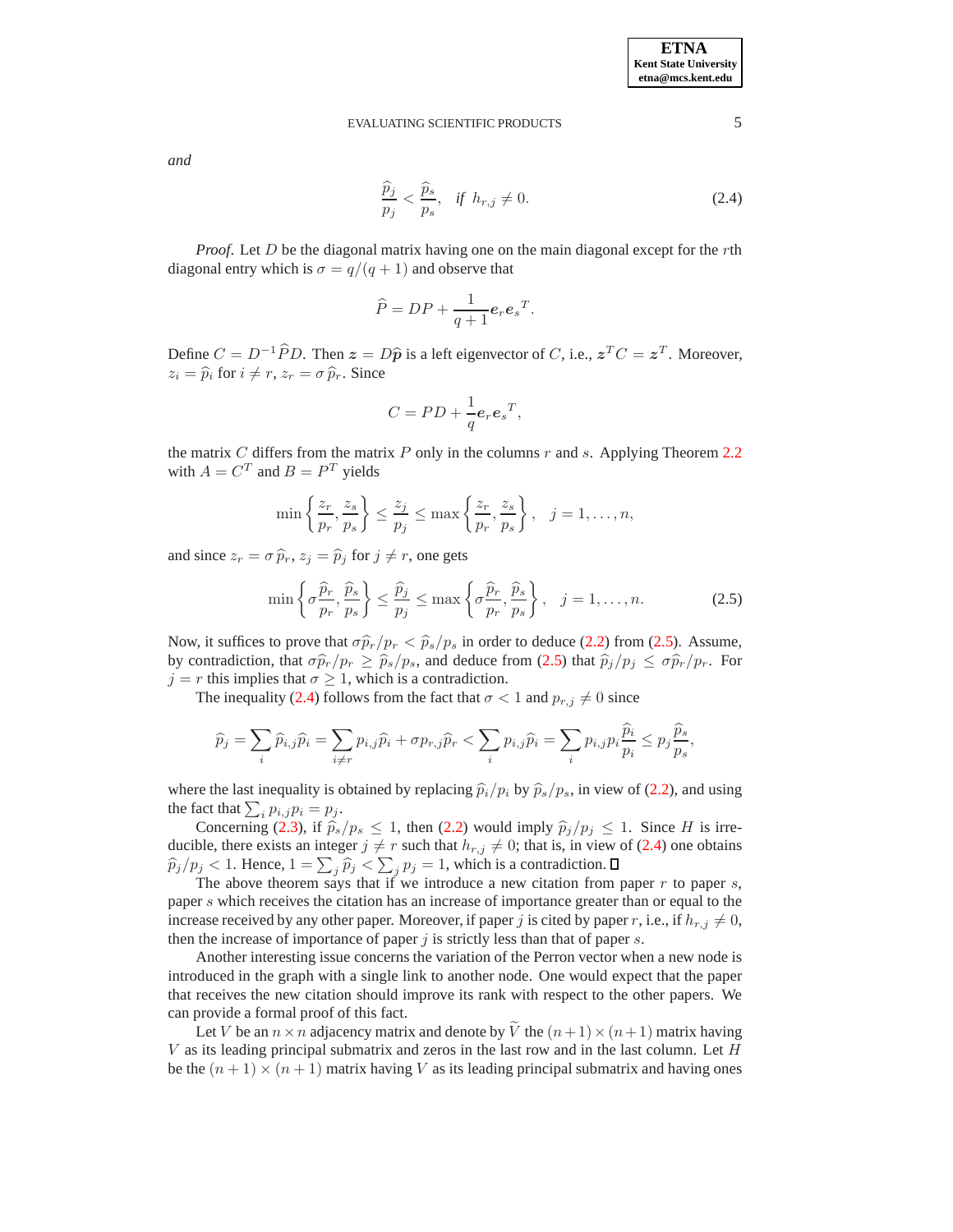in the last row and last column except for the last diagonal entry which is zero. Similarly, define H the  $(n+2) \times (n+2)$  matrix having V as its leading principal submatrix and having ones in the last row and last column except for the last diagonal entry which is zero. Thus,

| H<br>$\equiv$ |                      | $\widetilde{\phantom{m}}$<br>T T<br>$\hspace{1.6cm} = \hspace{1.6cm}$ |                      |  |  |
|---------------|----------------------|-----------------------------------------------------------------------|----------------------|--|--|
|               |                      |                                                                       | $\cdots$             |  |  |
|               | $\sim$ $\sim$ $\sim$ |                                                                       | $\cdots$<br>$\cdots$ |  |  |

Observe that  $H$  represents the adjacency matrix of the citation graph associated with  $V$  where the dummy paper is added, while  $H$  represents the citation graph associated with the matrix obtained by adding a new paper with no citations, where once again the dummy paper is added after the new insertion.

Both  $H$  and  $H$  are irreducible and we can scale their rows to get the stochastic matrices

$$
P = \text{diag}(He)^{-1}H, \quad \widetilde{P} = \text{diag}(\widetilde{H}e)^{-1}\widetilde{H}.
$$

<span id="page-5-0"></span>We have the following lemma.

<span id="page-5-1"></span>LEMMA 2.4. Let  $\boldsymbol{p}^T=(p_i)$  be the left Perron vector of  $P.$  Then the vector

$$
\widetilde{\boldsymbol{p}}^T = \theta \left( p_1, \dots, p_n, \frac{1}{n} p_{n+1}, \frac{n+1}{n} p_{n+1} \right), \quad \theta = 1/(1 + \frac{2}{n} p_{n+1}), \tag{2.6}
$$

*is the left Perron vector of*  $\widetilde{P}$ *.* 

*Proof.* Note that the vectors  $He$  and  $\tilde{He}$  coincide for the first n components; in fact

$$
He = \left[ \begin{array}{c} V\hat{e} + \hat{e} \\ n \end{array} \right], \quad \widetilde{H}e = \left[ \begin{array}{c} V\hat{e} + \hat{e} \\ 1 \\ n+1 \end{array} \right],
$$

where  $\hat{e}$  is the unit *n*-vector. Denoting by D the  $n \times n$  diagonal matrix whose entries are the first *n* entries of  $He$ , we have

$$
P = \left[\begin{array}{c|c} D^{-1}V & D^{-1}\hat{\boldsymbol{e}} \\ \hline \frac{1}{n}\hat{\boldsymbol{e}}^T & 0 \end{array}\right], \quad \widetilde{P} = \left[\begin{array}{c|c} D^{-1}V & \mathbf{0} & D^{-1}\hat{\boldsymbol{e}} \\ \hline \mathbf{0} & 0 & 1 \\ \hline \frac{1}{n+1}\hat{\boldsymbol{e}}^T & \frac{1}{n+1} & 0 \end{array}\right].
$$

It is a simple matter to verify that the vector in equation [\(2.6\)](#page-5-0) is indeed the Perron vector of  $\widetilde{P}$ , that is  $\widetilde{p}^T = \widetilde{p}^T \widetilde{P}$ .

Now, suppose that the new added paper has a citation to paper  $s \leq n$ . The new adjacency matrix is obtained by setting  $\bar{h}_{n+1,s} = 1$  in the matrix H. Let us denote by  $\hat{H}$  the matrix obtained in this way and by  $\widehat{P} = \text{diag}(\widehat{H}\boldsymbol{e})^{-1}\widehat{H}$  the stochastic matrix obtained by scaling the rows of  $\hat{H}$ . Applying Theorem [2.3](#page-3-3) to  $\tilde{H}$  and to  $\hat{H}$  enables us to prove the following result.

<span id="page-5-2"></span>THEOREM 2.5. *For the Perron vectors*  $p$  *and*  $\hat{p}$  *of the matrices*  $P = \text{diag}(He)^{-1}H$  *and*  $\widehat{P} = \text{diag}(\widehat{H}\boldsymbol{e})^{-1}\widehat{H}$ *, respectively,* 

$$
\frac{\widehat{p}_j}{p_j} \le \frac{\widehat{p}_s}{p_s}, \quad j = 1, \dots, n.
$$

*Moreover,*  $\widehat{p}_s/p_s > 1 + \frac{2}{n}p_{n+1}$ .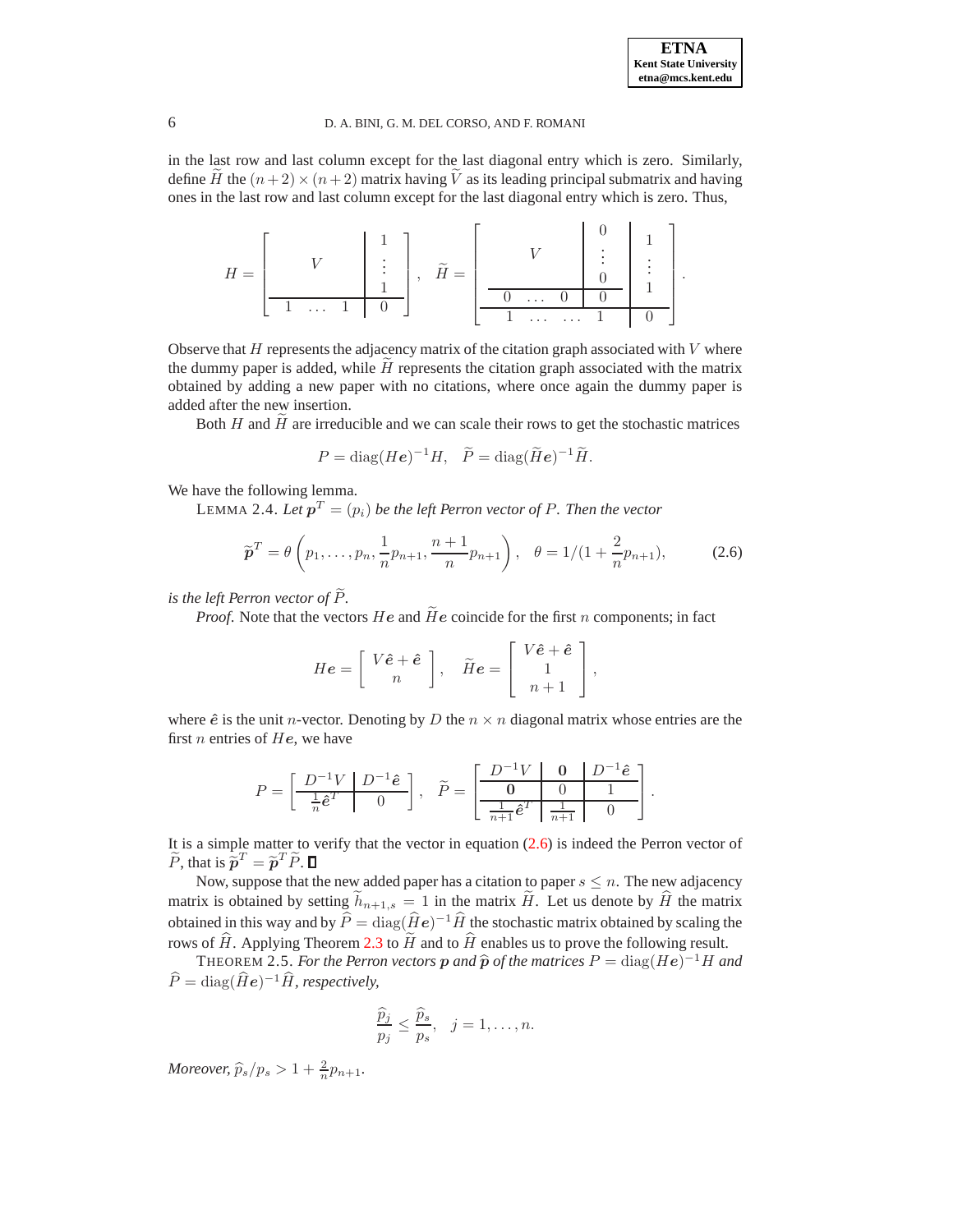

*Proof.* From Theorem [2.3](#page-3-3) applied to  $\tilde{P}$  and  $\hat{P}$ , with  $r = n + 1$ , one obtains  $\widehat{p}_j/\widetilde{p}_j \leq \widehat{p}_s/\widetilde{p}_s, j = 1, \ldots, n$ . The theorem holds since by Lemma [2.4](#page-5-1)  $\widetilde{p}_i = p_i/(1 + \frac{2}{n}p_{n+1}),$  $i = 1, \ldots, n$ . Using [\(2.3\)](#page-3-2) we obtain that  $\hat{p}_s/p_s > 1 + \frac{2}{n}p_{n+1}$ .

The above theorem says that if we introduce a new paper which contains a citation to paper s, then paper s has an increase of importance which is greater than or equal to the increase of importance for the other papers. Perturbation analysis of the Perron vector for a stochastic irreducible matrix has been addressed in [\[13\]](#page-15-13) with a specific attention to PageRank. However, our results have a different flavor since we are interested in the rank index of the subjects rather than in the values of the entries of the eigenvector.

When we have a new paper that cites d papers, it follows, from Theorem [2.2](#page-3-0) that *at least* one of the cited papers will have an increase of importance greater than that of the other papers. However, we cannot say that *all* the cited papers will increase their rank more than the non-cited ones.

<span id="page-6-0"></span>**3. Two-class model.** Consider the case when besides papers we also would like to rank authors. We can do this in an integrated model in which a paper, besides giving importance to the papers that it cites, gives importance to its authors, and in which an author gives importance to the papers that he/she has written and to his/her co-authors. This approach is similar to Kleinberg's idea [\[12\]](#page-15-14) of Hub and Authorities for ranking Web pages, which can be reformulated in terms of a symmetric block matrix as described in [\[3\]](#page-15-15).

As in the one-class model, we require that the amount of importance given by each subject to all the others is equal to the importance of the subject itself. That is, importance is neither destroyed nor created. This gives rise to row-stochastic nonnegative matrices.

Assume we have m authors numbered from 1 to m. Besides the adjacency matrix  $H$ concerning paper citations, we introduce the  $m \times n$  matrix  $K = (k_{i,j})$  concerning authorship, such that  $k_{i,j} = 1$  if the author i is (co)author of the paper j;  $k_{i,j} = 0$  otherwise. Define the matrix  $A = KK^T = (a_{i,j})$ . By simple inspection, it turns out that  $a_{i,j}$  is the number of papers which are co-authored by authors  $i$  and  $j$ .

Observe that, by definition, any author has at least one paper, so that the matrix  $K$  cannot have null rows and it can be made row-stochastic. As in the case of the one-class model, the matrix  $H$  might have null rows. Therefore we proceed as we did in Section [2](#page-1-0) by introducing a dummy paper with the same features as before. In addition, we assume that this paper is co-authored by all the existing authors. The introduction of this new paper favors neither any specific author nor any specific paper.

Now, let us still denote with  $n$  the number of papers, including the dummy paper, and introduce the  $(m+n) \times (m+n)$  matrix S, which collects the information about citation and co-authorship:

$$
S=\left[\begin{array}{cc}KK^T & K\\ K^T & H\end{array}\right],
$$

where H is the  $n \times n$  adjacency matrix of papers introduced in Section [2,](#page-1-0) and the  $m \times n$ matrix  $K$  contains the information about the co-authorship. Recall that, due to the dummy paper, the last column of  $K$  is made up of all ones, i.e., all the authors are co-authors of the dummy paper. Moreover, the matrix  $S$  is irreducible.

The role of  $K^T$  in the lower left block of S is that, for  $i > m$  and  $j \leq m$ ,  $s_{i,j}$  is an entry of  $K^T$ , and this entry is nonzero if and only if the corresponding paper  $i - m$  has author j as (co)author. In other words, the matrix  $S$  captures the relationships of authorship and citation among the different subjects (authors and papers) of this model, so that  $s_{i,j} = 0$  if there exists no relationship between subject  $i$  and subject  $j$ . The kind of relationship, i.e., either citation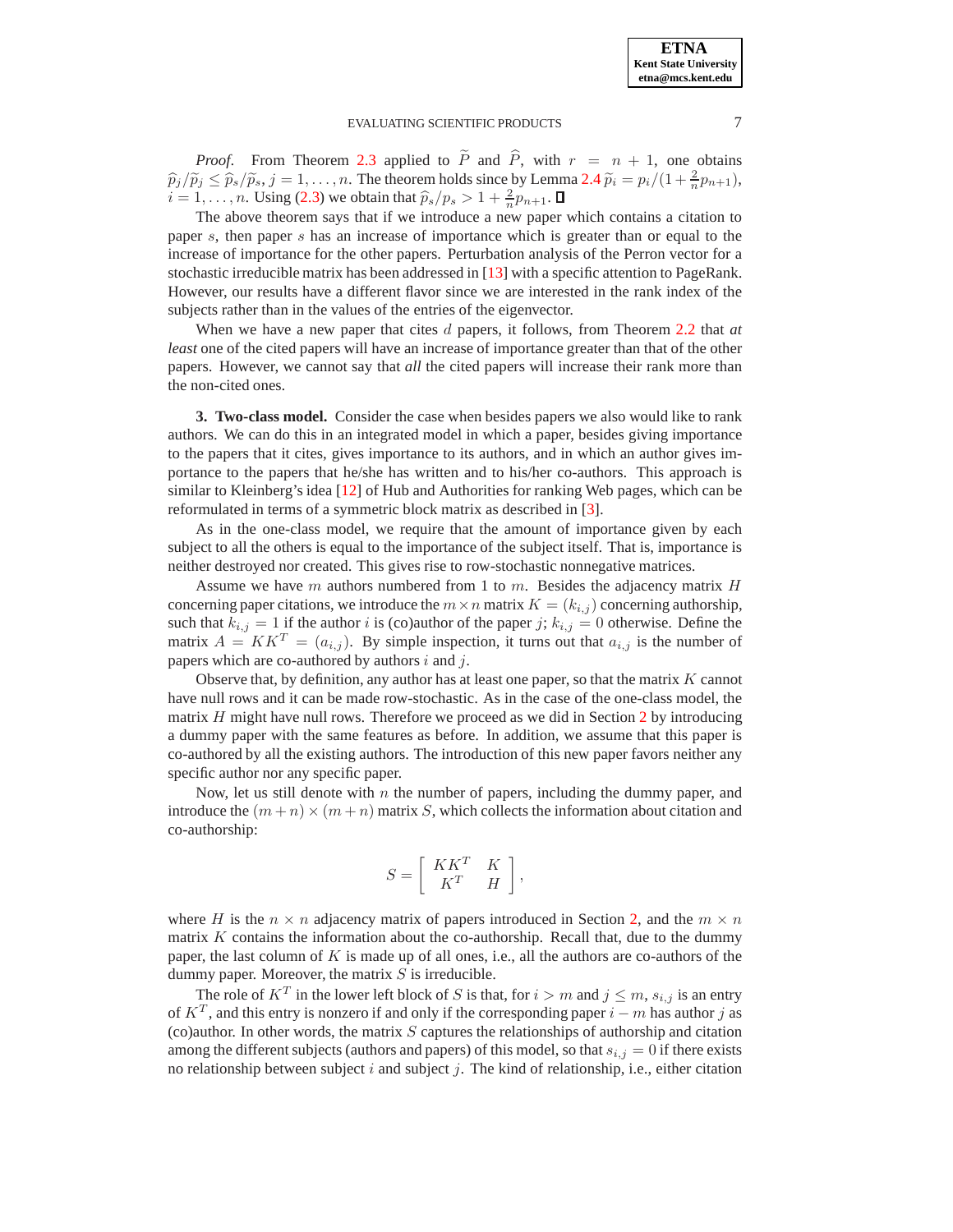<span id="page-7-1"></span>or authorship, is determined by the kind of classes the subjects  $i$  and  $j$  belong to.

EXAMPLE 3.1. Consider Example [2.1](#page-2-1) when four different authors are added with the following authorship: author 1 has written papers 1 and 4, author 2 has written papers 2 and 4, author 3 has written papers 3 and 4, author 4 has written papers 5 and 6. In this way, the matrix  $K$  is given by

$$
K = \left[ \begin{array}{cccccc} 1 & 0 & 0 & 1 & 0 & 0 & 1 \\ 0 & 1 & 0 & 1 & 0 & 0 & 1 \\ 0 & 0 & 1 & 1 & 0 & 0 & 1 \\ 0 & 0 & 0 & 0 & 1 & 1 & 1 \end{array} \right]
$$

including the dummy paper, and the full matrix  $S$  is

|              | 3              | $\overline{2}$   | $\overline{2}$ | -1 | $\mathbf{1}$   | $\theta$       | $\overline{0}$ | $\mathbf{1}$   | $\theta$       | $\Omega$ | 1 |  |
|--------------|----------------|------------------|----------------|----|----------------|----------------|----------------|----------------|----------------|----------|---|--|
|              | $\overline{2}$ | 3                | 2              | 1  | $\Omega$       | 1              | $\theta$       | 1              | $\theta$       | $\theta$ | 1 |  |
|              | $\overline{2}$ | $\overline{2}$   | 3              | 1  | $\Omega$       | $\theta$       | 1              | 1              | $\theta$       | $\theta$ | 1 |  |
|              | 1              | 1                | $\mathbf{1}$   | 3  | $\overline{0}$ | $\overline{0}$ | $\theta$       | $\theta$       | 1              | 1        | 1 |  |
|              |                |                  |                |    | $\theta$       | 1              | $\Omega$       | 1              | 1              |          |   |  |
| $S^-$<br>$=$ | $\theta$       | 1                | $\theta$       | 0  | $\Omega$       | $\theta$       | 1              | 1              | $\mathbf{1}$   | $\theta$ | 1 |  |
|              | $\theta$       | $\boldsymbol{0}$ | 1              | 0  | 1              | $\theta$       | $\theta$       | 1              | $\mathbf{1}$   | $\theta$ | 1 |  |
|              | 1              | 1                | 1              | 0  | $\theta$       | $\theta$       | $\theta$       | $\overline{0}$ | $\theta$       | 1        | 1 |  |
|              | $\overline{0}$ | $\theta$         | $\theta$       | 1  | $\Omega$       | $\theta$       | $\theta$       | $\overline{0}$ | $\overline{0}$ | 1        | 1 |  |
|              | $\theta$       | $\theta$         | 0              | 1  | $\overline{0}$ | $\theta$       | $\theta$       | $\theta$       | $\theta$       | $\theta$ | 1 |  |
|              |                |                  |                |    | 1              |                | 1              | 1              | 1              | 1        |   |  |

The matrix S is a generalized adjacency matrix in which no block  $(KK^T, K, K^T)$ , or  $H$ ) can have null rows. It is a simple matter to scale  $S$  by rows in order to obtain a stochastic matrix to be used as weight matrix for distributing the importance from one subject to another by means of citation or authorship. However, due to the different nature of the two classes *Authors* and *Papers*, it is more appropriate to make each one of the four blocks stochastic and to use suitable parameters to tune the influence of authorship over the influence of citations.

Proceeding as in Section [2,](#page-1-0) we scale the rows of the four blocks so as to obtain four stochastic matrices, and use the entries of such matrices to weight the amount of importance that each subject belonging to either the class *Papers* or to the class *Authors* provides to the other subjects. More precisely, define

$$
Q = \begin{bmatrix} \text{diag}(A\boldsymbol{e})^{-1}A & \text{diag}(K\boldsymbol{e})^{-1}K \\ \text{diag}(K^T\boldsymbol{e})^{-1}K^T & \text{diag}(H\boldsymbol{e})^{-1}H \end{bmatrix},
$$

<span id="page-7-0"></span>where  $A = K K^T$  and the symbol e denotes the vector of all ones of dimension m, n or  $m+n$ depending on the context. Let  $\Gamma = (\gamma_{i,j})$  be a 2 × 2 row-stochastic matrix, and consider the matrix

$$
P = Q \odot \Gamma = \begin{bmatrix} \gamma_{1,1} \text{ diag}(Ae)^{-1} A & \gamma_{1,2} \text{ diag}(Ke)^{-1} K \\ \gamma_{2,1} \text{ diag}(K^T e)^{-1} K^T & \gamma_{2,2} \text{ diag}(He)^{-1} H \end{bmatrix}.
$$
 (3.1)

For the sake of notational simplicity, given a  $q \times q$  block matrix  $A = (A_{i,j})$  and a  $q \times q$  matrix  $B = (b_{i,j})$  we denote by  $A \odot B$  the  $q \times q$  block matrix having blocks  $b_{i,j}A_{i,j}$ . We have the following result.

PROPOSITION 3.2. *For*  $A = (A_{i,j})_{i,j=1,n}$ , where  $A_{i,j}$ ,  $i, j = 1, n$  are row stochastic, *and for a row-stochastic matrix*  $B = (b_{i,j})_{i,j=1,n}$ , *it holds that*  $A \odot B$  *is row-stochastic.*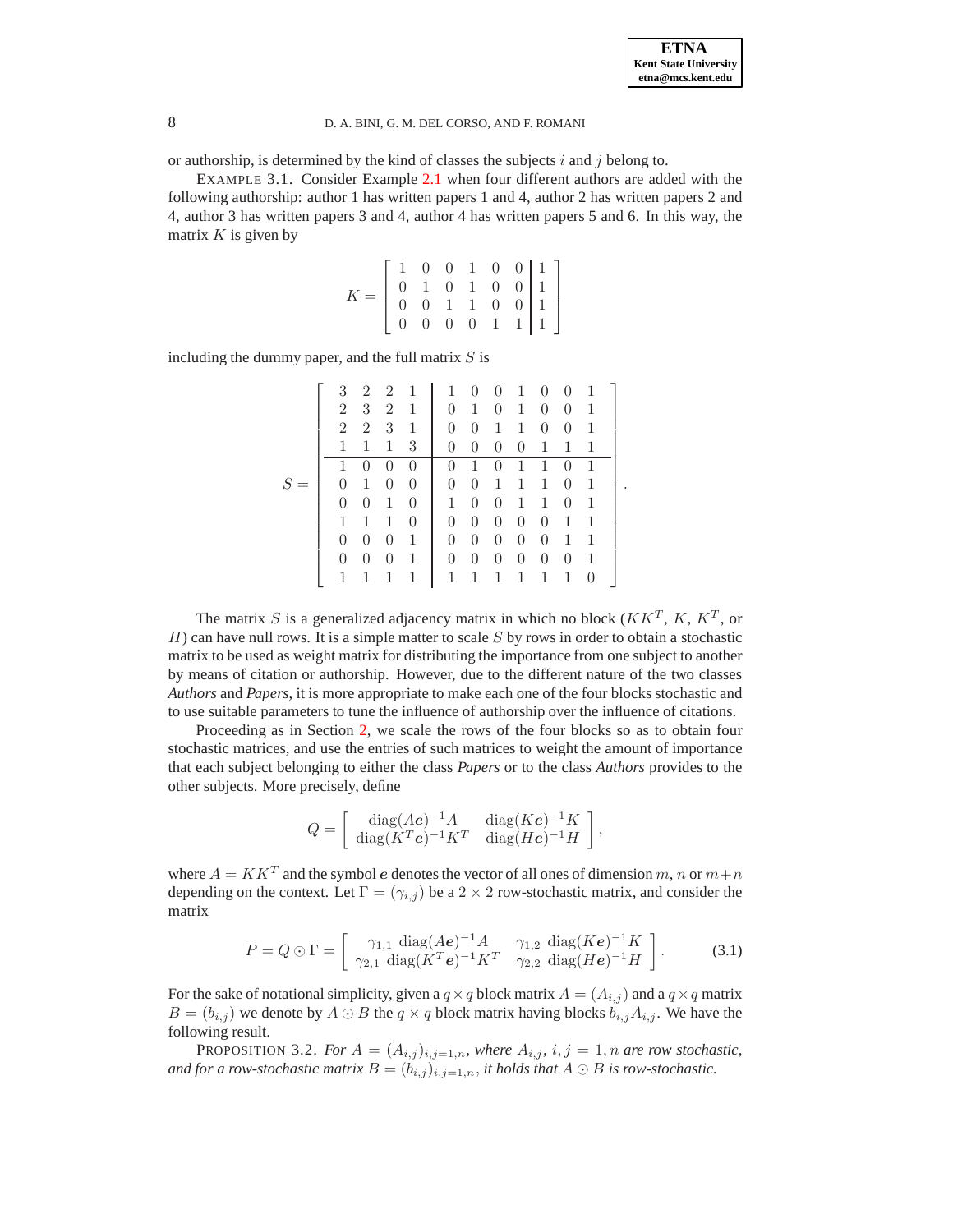*Proof*. One has

$$
A \odot B\boldsymbol{e} = \begin{bmatrix} \sum_i b_{1,i} A_{1,i} \boldsymbol{e} \\ \vdots \\ \sum_i b_{n,1} A_{n,i} \boldsymbol{e} \end{bmatrix} = \begin{bmatrix} \sum_i b_{1,i} \boldsymbol{e} \\ \vdots \\ \sum_i b_{n,i} \boldsymbol{e} \end{bmatrix} = \boldsymbol{e}. \quad \blacksquare
$$

In particular, the matrix  $P$  in [\(3.1\)](#page-7-0) is row-stochastic. In this way we can define our model by means of the eigenvalue equation

<span id="page-8-0"></span>
$$
p^T = p^T P \tag{3.2}
$$

with P being the matrix in [\(3.1\)](#page-7-0), where in the vector p the first m components describe the importance of the authors, while the remaining components describe the importance of the papers.

Equation [\(3.2\)](#page-8-0) states that the importance of a paper is the sum of the importances given by the authors of the paper, weighted by the factor  $\gamma_{1,2}$ , plus the importance given by the citations received by the paper, weighted by the factor  $\gamma_{2,2}$ . Similarly, the importance of an author is the sum of the importances received by the co-authors, weighted with the factor  $\gamma_{1,1}$ , plus the importances received by the papers that he/she has written, weighted by the factor  $\gamma_{2,1}$ . More precisely, we have

$$
p_j = \gamma_{1,1} \sum_{i=1}^m p_i \frac{a_{i,j}}{\sum_{t} a_{i,t}} + \gamma_{2,1} \sum_{i=1}^n p_{m+i} \frac{k_{j,i}}{\sum_{t} k_{t,i}}, \quad j = 1, ..., m,
$$
 authors  

$$
p_j = \gamma_{1,2} \sum_{i=1}^m p_i \frac{k_{i,j}}{\sum_{t} k_{t,i}} + \gamma_{2,2} \sum_{i=1}^n p_{m+i} \frac{h_{i,j}}{\sum_{t} h_{i,t}}, \quad j = m+1, ..., n, \quad \text{ papers.}
$$

Since  $\Gamma$  is full, it is obviously irreducible, and so P is also irreducible and the vector p, normalized so that  $\sum p_i = 1$ , exists and is unique. Observe also that since it is meaningless to compare subjects of different classes, namely authors and papers, the normalization of  $p$ is still meaningful if restricted separately to the subvector containing the first  $m$  components and the subvector containing the remaining  $n$  components.

It is interesting to point out that, denoting by  $\mu_A = \sum_{i=1}^m p_i$  and  $\mu_P = \sum_{i=1}^n p_{m+i}$  the overall amount of the importance of authors and of papers, respectively, the vector ( $\mu_A, \mu_P$ ) is a left eigenvector of  $\Gamma$  corresponding to the eigenvalue 1. Moreover, if we replace the matrix  $\Gamma$  by  $\Gamma' = D\Gamma D^{-1}$ , where D is any nonsingular diagonal matrix, then the left Perron vector  $p'$  of  $P' = Q \odot \Gamma'$  differs from p only by scaling factors depending on the values of  $\mu_A$  and  $\mu_P$ . Therefore, in order to evaluate separately the subvectors of p related to authors and papers, respectively, it is enough to consider a matrix Γ of the kind

$$
\left[\begin{array}{cc} 1-\alpha & \alpha/\theta \\ \beta\theta & 1-\beta \end{array}\right]
$$

for  $\alpha$  and  $\beta$  suitable scalars in [0, 1] and  $\theta > 0$  any arbitrary constant. In particular, we may chose  $\theta = \alpha/\beta$ , which makes Γ column-stochastic, or  $\alpha = \sqrt{\alpha/\beta}$  which makes Γ symmetric.

The parameters  $\gamma_{i,j}$  determine the amount of influence that each class has on the other classes. In particular, choosing  $\Gamma = I$  provides an uncoupled problem where the matrix P is block diagonal. In this case, the ranking of papers is independent of that of authors and coincides with the ranking obtained in the one-class model of Section [2.](#page-1-0)

In this special case, the authors receive importance only from authorship and not from the importance of their papers.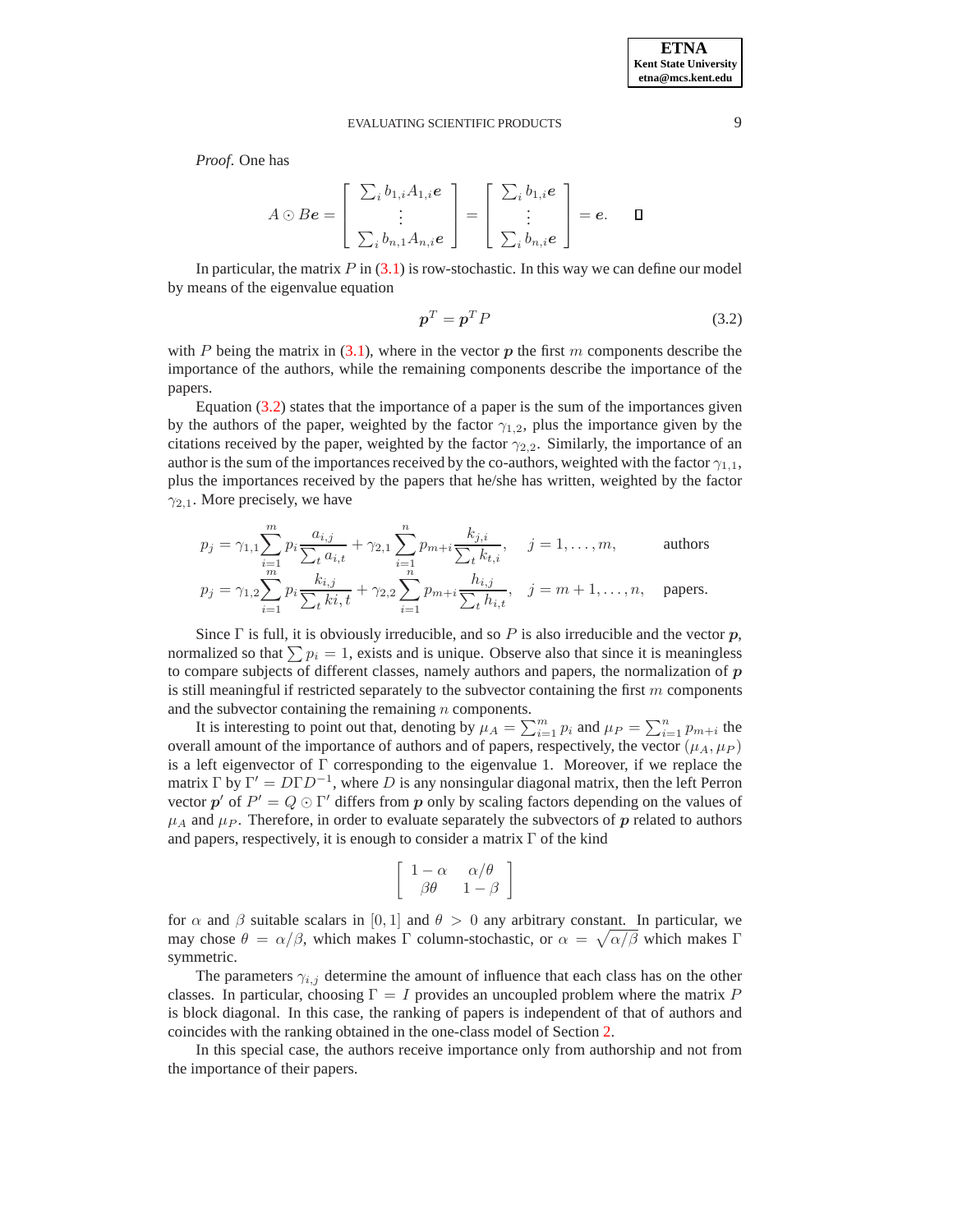We observe that this model has an annoying drawback; namely, the importance received by a paper from its co-authors is proportional to the number of co-authors. The more coauthors, the more importance they receive through the authorship. In this way, a paper having many authors might be more important than a paper having a single author even though the former has many fewer citations. This drawback, which is illustrated in the next example, in principle could be removed by normalizing the block  $(1, 2)$  of P by columns. This corresponds to evaluating the importance received by the co-authorship as the *mean*, instead of the sum, of the importances brought to the paper by the co-authors. Note that the block  $\widehat{K} = K \text{diag}(K^T \mathbf{e})^{-1}$  that we would obtain by normalizing the matrix K this way is no longer stochastic.

One would think that the column normalization followed by a row normalization is enough to get a row-stochastic matrix in which the importance that a paper receives from its authors is the average of the importances of the authors. Unfortunately, this is false in general. Consider, for instance, a matrix  $K$  in which the first column has the first  $q$  entries equal to one and the remaining entries zero, and in which the first q rows vanish except for their first and last entries. The column normalization transforms the ones in the first column into  $1/q$  and those in the last column into  $1/m$ . But the subsequent row normalization turns the entries in the first column into  $m/(q+m)$  and the ones in the last column into  $q/(m+q)$ . For instance, if  $q = m/2$  then each one of the first q authors would give 2/3 of its importance to the first paper instead of  $1/q$  as we desired.

Therefore, after the normalization by columns has been performed, we have to apply a slightly modified row-normalization. More precisely, row-normalization is performed only if the row sum of the entries is greater than or equal to one. Otherwise, if the row sum is less than one, we leave the entries unchanged except for the entry corresponding to the dummy paper, which is changed in such a way that the row sum is one.

<span id="page-9-0"></span>This simple normalization, which generates a row-stochastic block  $\tilde{K}$ , is described in the following

ALGORITHM 1. For each  $i \in \{1, \ldots, m\}$ , compute  $s_i = \sum_{j=1}^n \hat{k}_{i,j}$ . If  $s_i \leq 1$ , set  $\widetilde{k}_{i,j} = \widehat{k}_{i,j}$ , for  $j = 1, \ldots, n-1$ , and  $\widetilde{k}_{i,n} = 1 - \sum_{j=1}^{n-1} \widehat{k}_{i,j}$ . Else, divide the *i*th row of  $\widetilde{K}$  by the sum of its entries, that is, set

$$
\widetilde{k}_{i,j} = \widehat{k}_{i,j}/s_i.
$$

Output  $\widetilde{K} = (\widetilde{k}_{i,j})$ .

We may immediately verify that for  $s_i = 1$  the two different normalizations described in the above algorithm provide the same result. Observe also that the normalization for  $s_i \leq 1$ leaves unchanged the amount of importance that author i yields to papers j,  $j = 1, \ldots, n-1$ , after the column scaling and assigns to the dummy paper the remaining amount of importance that is missing.

<span id="page-9-1"></span>Row normalization and Algorithm [1](#page-9-0) yield the following matrix

$$
P = \begin{bmatrix} \gamma_{1,1} \text{ diag}(Ae)^{-1} A & \gamma_{1,2} \tilde{K} \\ \gamma_{2,1} \text{ diag}(K^T e)^{-1} K^T & \gamma_{2,2} \text{ diag}(He)^{-1} H \end{bmatrix},
$$
(3.3)

where the matrix  $\widetilde{K}$  is obtained by means of Algorithm [1.](#page-9-0)

EXAMPLE 3.3. In order to understand the different normalization of block (1,2) in the two models, let us consider the case of Example [3.1](#page-7-1) with weights  $\gamma_{i,j} = 1/2$ ,  $i, j = 1, 2$ . Computing the Perron vector in the model described in [\(3.1\)](#page-7-0), we have that the first four components of the left Perron vector of the matrix  $P$  (the ones corresponding to authors) are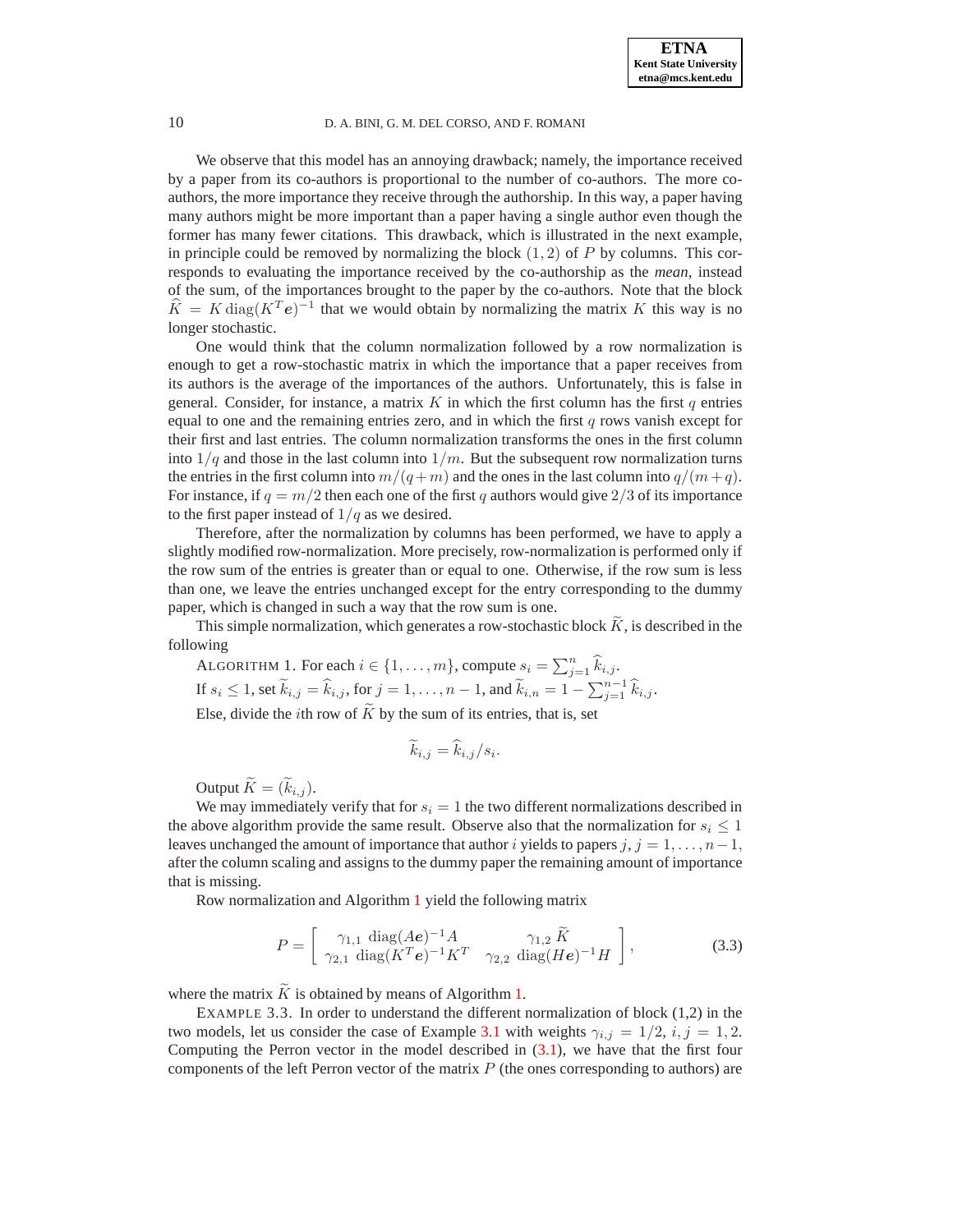given by

## (0.238912, 0.238912, 0.238912, 0.283265);

they are normalized to sum to 1. The remaining seven components (the ones corresponding to papers) are

(0.0778083, 0.0778083, 0.0778083, 0.176898, 0.104652, 0.145862, 0.339163);

they also are normalized to sum to 1. Observe that the first three authors have the same rank, while the fourth author has higher rank. In fact, he/she is the author of two important papers which confer importance to him/her. Moreover, the first three papers still keep the same rank as in the one-class model, but the fourth and the fifth papers have different ranks. In particular, the fourth paper reaches the maximum rank followed by paper 6 and 5. The reason is that paper 4 has many authors and then it accumulates importance from all the authors.

By following the model described in [\(3.3\)](#page-9-1), in which the average of the importances of the authors is considered instead of their sum, one obtains

$$
(0.237763, 0.237763, 0.237763, 0.28671)
$$

for authors and

(0.11009, 0.11009, 0.11009, 0.137613, 0.126243, 0.150923, 0.25495)

for papers. This time, as one would expect, paper 6 is the one with the highest rank, while paper 4 is more important than paper 5. The fourth author still has a higher rank than the remaining authors.

The following example shows that on a basis of equivalent papers, an author with more papers is more important.

EXAMPLE 3.4. Consider the simple case of three papers with a cyclic graph of citations as shown below.

$$
\overset{\frown}{(3)} \leftarrow (2) \leftarrow (1)
$$

Each paper has a single citation and the adjacency citation matrix  $H$  is given by  $\mathbb{R}^2$ 

$$
H = \begin{bmatrix} 0 & 1 & 0 & 1 \\ 0 & 0 & 1 & 1 \\ 1 & 0 & 0 & 1 \\ \hline 1 & 1 & 1 & 0 \end{bmatrix}
$$

including the dummy paper. In the one-class model, the three papers have the same importance. In fact, the computed vector  $p$ , including the dummy component, is given by

$$
\boldsymbol{p}^T = (0.222222, 0.22222, 0.222222, 0.333333).
$$

In the two-class model, assuming that there are three authors and that each paper has a single different author, the matrix  $K$  is given by

$$
K = \left[ \begin{array}{ccc|ccc} 1 & 0 & 0 & 1 \\ 0 & 1 & 0 & 1 \\ 0 & 0 & 1 & 1 \end{array} \right]
$$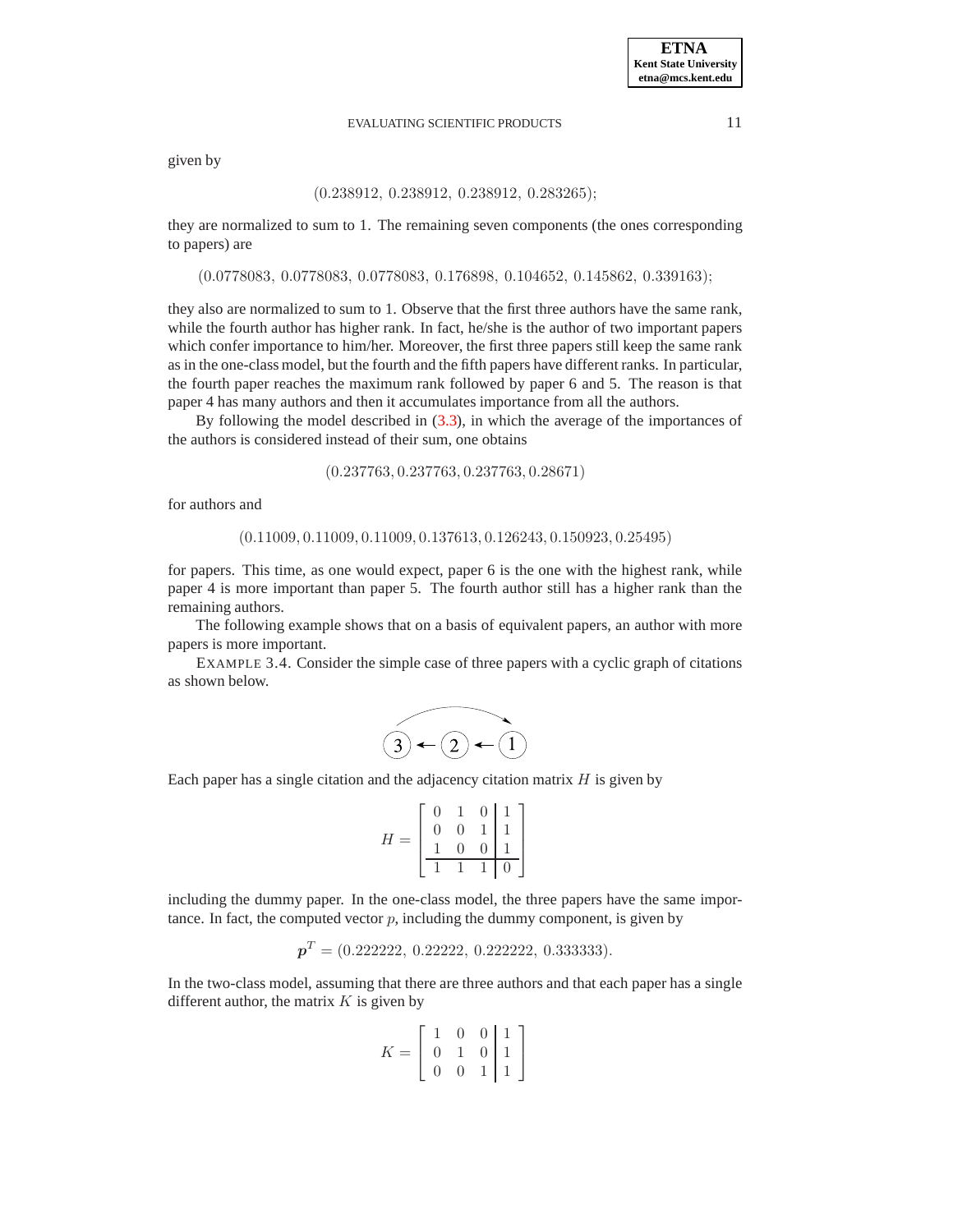and the matrix  $A = K K^T$  is

$$
KK^T = \left[ \begin{array}{ccc} 2 & 1 & 1 \\ 1 & 2 & 1 \\ 1 & 1 & 2 \end{array} \right].
$$

The computed Perron vector with weights  $\gamma_{i,j} = 1/2$  is

(0.333333, 0.333333, 0.333333)

for authors and

## (0.233333, 0.233333, 0.233333, 0.3)

for papers. We can see that all the papers, except for the dummy, as well all the authors, have the same rank.

Now assume that there are three authors; author i is author of paper i for  $i = 1, 2, 3$ . Moreover, author 1 is also co-author of paper 3. In the two-class model, author 1 is expected to receive more importance than the other authors since he/she has written more papers of roughly the same rank. This implies that also his/her two papers should slightly increase their importance. With this data the matrices  $K$  and  $A$  are given by

$$
K = \left[ \begin{array}{ccc|c} 1 & 0 & 1 & 1 \\ 0 & 1 & 0 & 1 \\ 0 & 0 & 1 & 1 \end{array} \right] \quad A = KK^T = \left[ \begin{array}{ccc} 3 & 1 & 2 \\ 1 & 2 & 1 \\ 2 & 1 & 2 \end{array} \right].
$$

In fact, with  $\gamma_{i,j} = 1/2$ , the computed vector p in the part concerning authors is

(0.423170, 0.302289, 0.274541),

and in the part concerning papers, dummy paper included, it is

(0.226729, 0.222693, 0.234666, 0.315913).

Author 1 has increased his/her importance together with the importance of the papers coauthored by him/her. This confirms the consistency of our model.

EXAMPLE 3.5. Consider the situation in Example [2.1](#page-2-1) and assume that author  $i$  is (co)author of paper i for  $i = 1, 2, 3, 4, 5, 6$ , while author 6 is co-author of paper 1. From the graph of citations, we expect that paper 6 is the most important (and this is true in the one-class model). Further, we expect that author 6 has higher rank and that he/she raises the rank of paper 1 of which he/she is co-author. In this case, the matrices K and  $A = K K^T$  are given by

| $K = \left[ \begin{array}{cccccc} 0 & 0 & 1 & 0 & 0 & 0 & 1 \\ 0 & 0 & 0 & 1 & 0 & 0 & 1 \end{array} \right],$ | $\left[\begin{array}{cccc c} 1 & 0 & 0 & 0 & 0 & 0 & 1 \\ 0 & 1 & 0 & 0 & 0 & 0 & 1 \end{array}\right].$<br>$\begin{bmatrix} 0 & 0 & 0 & 0 & 1 & 0 & 1 \end{bmatrix}$<br>1 0 0 0 0 1 1 |  |  |  | $KK^T =$ | $\begin{bmatrix} 2 & 1 & 1 & 1 & 1 & 2 \end{bmatrix}$<br>1 2 1 1 1 1<br>$\left[\begin{array}{rrrrr} 1 & 1 & 2 & 1 & 1 & 1 \\ 1 & 1 & 1 & 2 & 1 & 1 \end{array}\right].$<br>1 1 1 1 2 1<br>1211113 |  |  |  |
|----------------------------------------------------------------------------------------------------------------|----------------------------------------------------------------------------------------------------------------------------------------------------------------------------------------|--|--|--|----------|---------------------------------------------------------------------------------------------------------------------------------------------------------------------------------------------------|--|--|--|
|                                                                                                                |                                                                                                                                                                                        |  |  |  |          |                                                                                                                                                                                                   |  |  |  |

Computations performed with  $\gamma_{i,j} = 1/2$  shows that the author components of vector p are

(0.139891, 0.148972, 0.147190, 0.166273, 0.166273, 0.231402)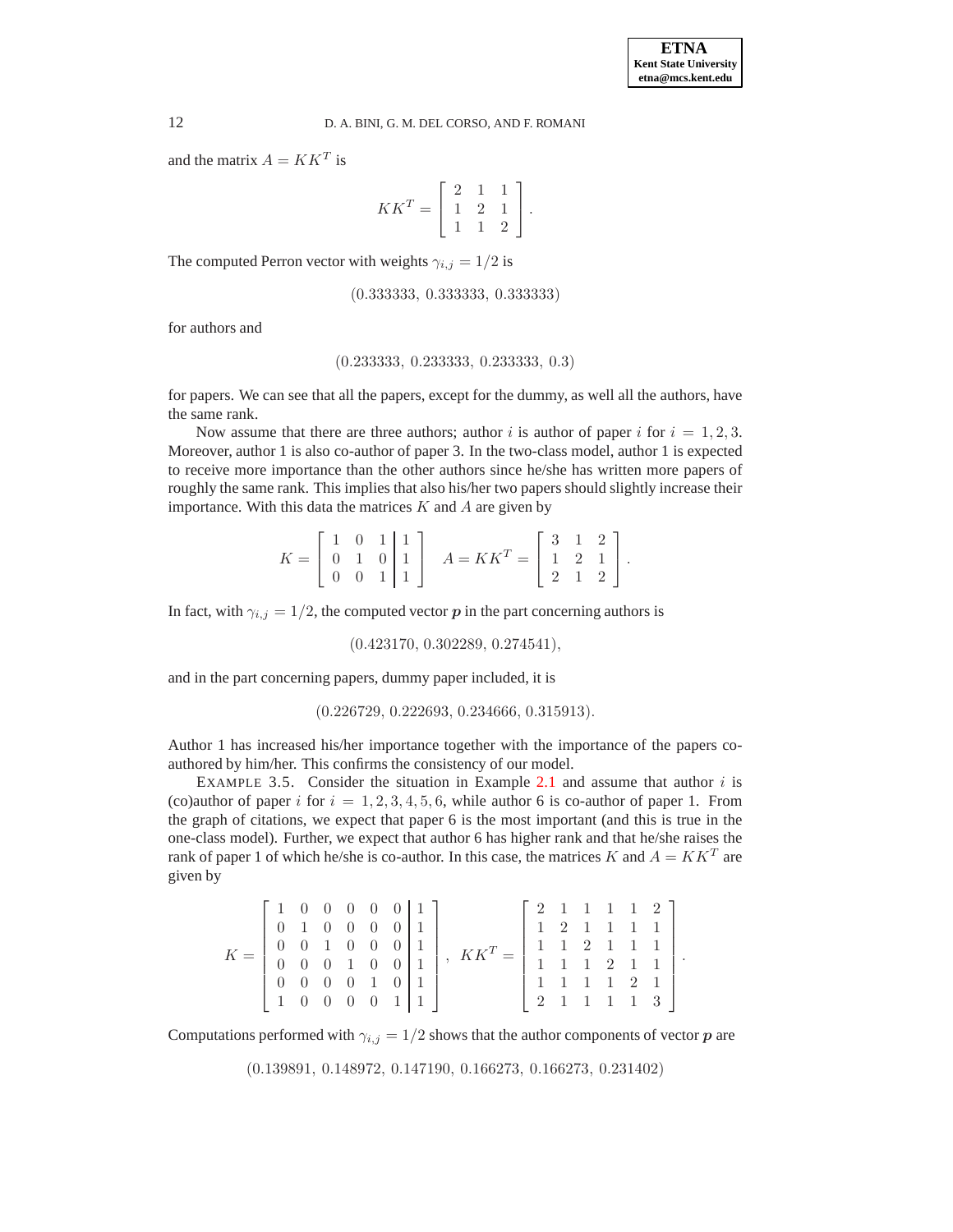and the paper components are

(0.120885, 0.100520, 0.0972106, 0.132651, 0.132651, 0.157310, 0.258772).

Once again the result of the computation confirms the consistency of the model.

REMARK 3.6. *It is possible to show that Theorems [2.3](#page-3-3) and [2.5](#page-5-2) still hold for the matrix* P *defined by* [\(3.3\)](#page-9-1) *if the perturbation concerns an entry in the lower right block of* P*.*

<span id="page-12-0"></span>**4. Three-class model.** Besides the classes of *Papers* and *Authors*, we introduce the class of *Journals* of cardinality q, and we number the elements of this set from 1 to q. Together with the matrices H and K, we consider the matrix  $F = (f_{i,j})$ , with  $f_{i,j} = 1$  if journal i publishes paper j and  $f_{i,j} = 0$  otherwise, and the matrix  $G = (g_{i,j})$  such that  $g_{i,j} = r$  if the author j has published r papers in the journal i. Similarly define the matrix  $E = (e_{i,j})$  such that  $e_{i,j}$  is the number of citations from papers published in journal i to papers published in journal  $j$ . Direct inspection shows that

$$
E = FHF^T, \quad G = FK^T.
$$

<span id="page-12-2"></span>The full adjacency matrix, which collects all the information about citation, authorship and publications, is given by

$$
S = \left[ \begin{array}{ccc} E & G & F \\ G^T & A & K \\ F^T & K^T & H \end{array} \right]. \tag{4.1}
$$

Similarly to the two-case model, S synthesizes the relationship between the different subjects of our model (journals, authors, and papers) in such a way that  $s_{i,j} \neq 0$  if there exists a relationship between subject  $i$  and subject  $j$ . The kind of relationship depends on the pair of classes which the subjects  $i$  and  $j$  belong to.

Also, in this case we normalize each block of  $S$  by scaling its rows so as to obtain stochastic matrices, and we use a  $3 \times 3$  stochastic matrix of parameters to better tune the influence of one class on the other ones. In order to achieve this, we require that no block has an entire row of zeros. This was avoided in the previous models by introducing a dummy paper. Here, we can proceed similarly. Since we have to avoid creating privileges among the subjects, we may proceed in two different ways. Either we assume that the dummy paper is published by all the journals, or that there exists a dummy journal which publishes only the dummy paper. With these two choices we get two different models represented by two suitable modifications of the matrix  $S$  of  $(4.1)$ . The rank vector is the Perron vector of a suitable modification of S. The analysis of these models is left for future work.

<span id="page-12-1"></span>**5. Numerical tests.** We tested the approaches discussed in previous sections using the CiteSeer dataset, which can be freely downloaded from the CiteSeer web site [\[6\]](#page-15-11). CiteSeer is a scientific literature digital library and search engine that focuses primarily on the literature in computer and information science [\[10\]](#page-15-16). CiteSeer crawls and gathers academic and scientific documents on the web and uses autonomous citation indexing to permit querying by citation or by document and then ranking them by citation impact.

For our experiments we used the CiteSeer index downloaded on June 2007 consisting of about 800,000 papers. This dataset was first cleaned to remove some incorrect references, such as items without an author or isolated items. We obtained a dataset consisting of approximately 250,000 authors and 350,000 papers in XML format. The data was then parsed to produce the matrices  $H$  and  $K$ .

Despite the fact that every item in the XML format contains much information, it is not easy to recover the journal where the paper was published, in part because the journals are not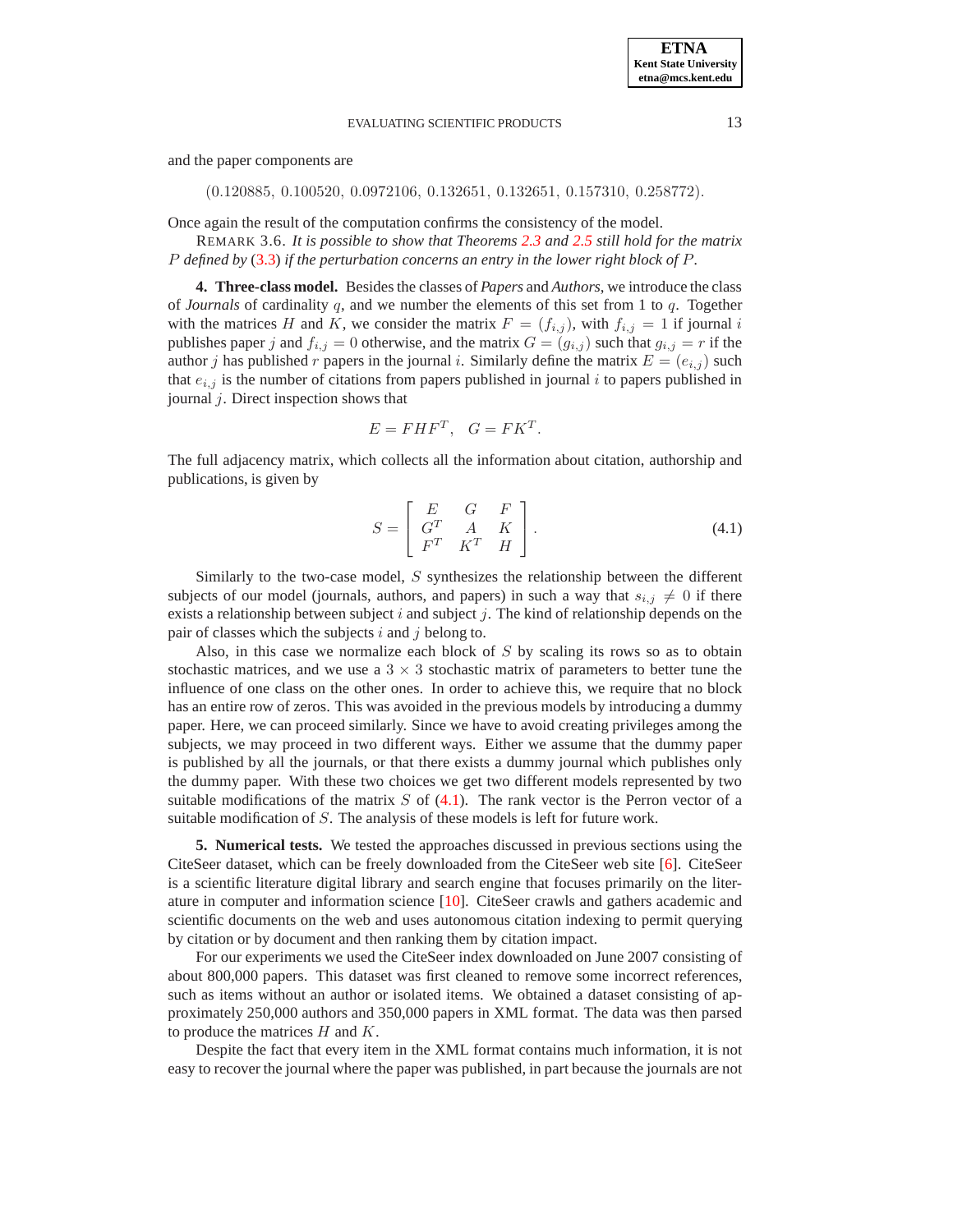| Paper                                             | pos. | cit. |
|---------------------------------------------------|------|------|
| Diffie, Hellman - New Directions in Cryptography  | 31   | 553  |
| Rivest, Shamir, Adleman - Public Key Cryptography |      | 1218 |
| Bryant - Boolean Functions Manipulation, BDD      |      | 1636 |
| Kirkpatrick, Gelatt, Vecchi - Simulated Annealing |      | 1337 |
| Floyd, Jacobson - TCP/IP Protocol                 | Δ    | 1125 |
| Canny - Computational Approach to Edge Detection  | 10   | 834  |
| TABLE 5.1                                         |      |      |

<span id="page-13-1"></span>*Experimental results for the one-class model. The top papers in our model are listed in decreasing rank order. In the first column, papers are identified by their authors and title. The second column contains the position of the paper in a list ordered by decreasing number of citations received, and the third column gives the number of citations the paper received.*

| Author              | cit<br>num. | num.<br>pap. | cit.<br>num.<br>av. |  |  |  |  |
|---------------------|-------------|--------------|---------------------|--|--|--|--|
| Randal Bryant       | 2615        | 83           | 31.5                |  |  |  |  |
| Sally Floyd         | 4950        | 91           | 54.4                |  |  |  |  |
| John K. Ousterhout  | 2214        | 23           | 96.3                |  |  |  |  |
| Luca Cardelli       | 2112        | 91           | 23.2                |  |  |  |  |
| Van Jacobson        | 4719        | 40           | 118.0               |  |  |  |  |
| Rakesh Agrawal      | 4745        | 83           | 57.2                |  |  |  |  |
| Jack J. Dongarra    | 2799        | 291          | 9.6                 |  |  |  |  |
| Raj Jain            | 1038        | 116          | 8.9                 |  |  |  |  |
| Douglas C. Schmidt  | 2980        | 329          | 9.1                 |  |  |  |  |
| Vern Paxson         | 2735        | 66           | 41.4                |  |  |  |  |
| John McCarthy       | 911         | 41           | 22.2                |  |  |  |  |
| Thomas A. Henzinger | 3694        | 176          | 21.0                |  |  |  |  |
| TABLE 5.2           |             |              |                     |  |  |  |  |

<span id="page-13-2"></span>*Experimental results for the two-class model for the subject Author. In the first column the top authors are listed in decreasing order of rank. In the remaining columns we report the number of citation received, the number of papers by the author that are indexed in the dataset, and the average number of citation per paper.*

associated with a unique identifier. This means that with these data we were not able to test the effectiveness of our three-class model. However, experimental results on the MR [\[1\]](#page-15-17) dataset<sup>[1](#page-13-0)</sup>, indicates that our journal rankings also capture concepts such as prestige and authority.

We present the results of two different numerical tests. The first test addresses the problem of the ranking of papers by using the one-class model. The results, reported in Table [5.1](#page-13-1) shows the top six papers obtained with our model. We can recognize among these papers great pieces of work such as fundamental papers in cryptography; the paper by Bryant introducing the binary decision diagram (BDD), a data structure for describing Boolean functions; or the paper in which the TCP/IP protocol is been proposed.

We see that the position occupied in our ranking by these papers, does not coincide with that occupied by simply sorting the papers by descending number of citations received. This is due to the fact that here, not all the citations are regarded the same, but citation by important papers have a greater weight. For example it is possible to see that the paper by Diffie and Hellman is contained in the reference list of the paper by Rivest, Shamir and Adleman, and hence it gets a higher rank even if it receives fewer citations.

In Table [5.2](#page-13-2) we report the top authors obtained by choosing uniform weights. We can

<span id="page-13-0"></span><sup>&</sup>lt;sup>1</sup>The AMS denied us the authorization to publish results obtained using part of their index.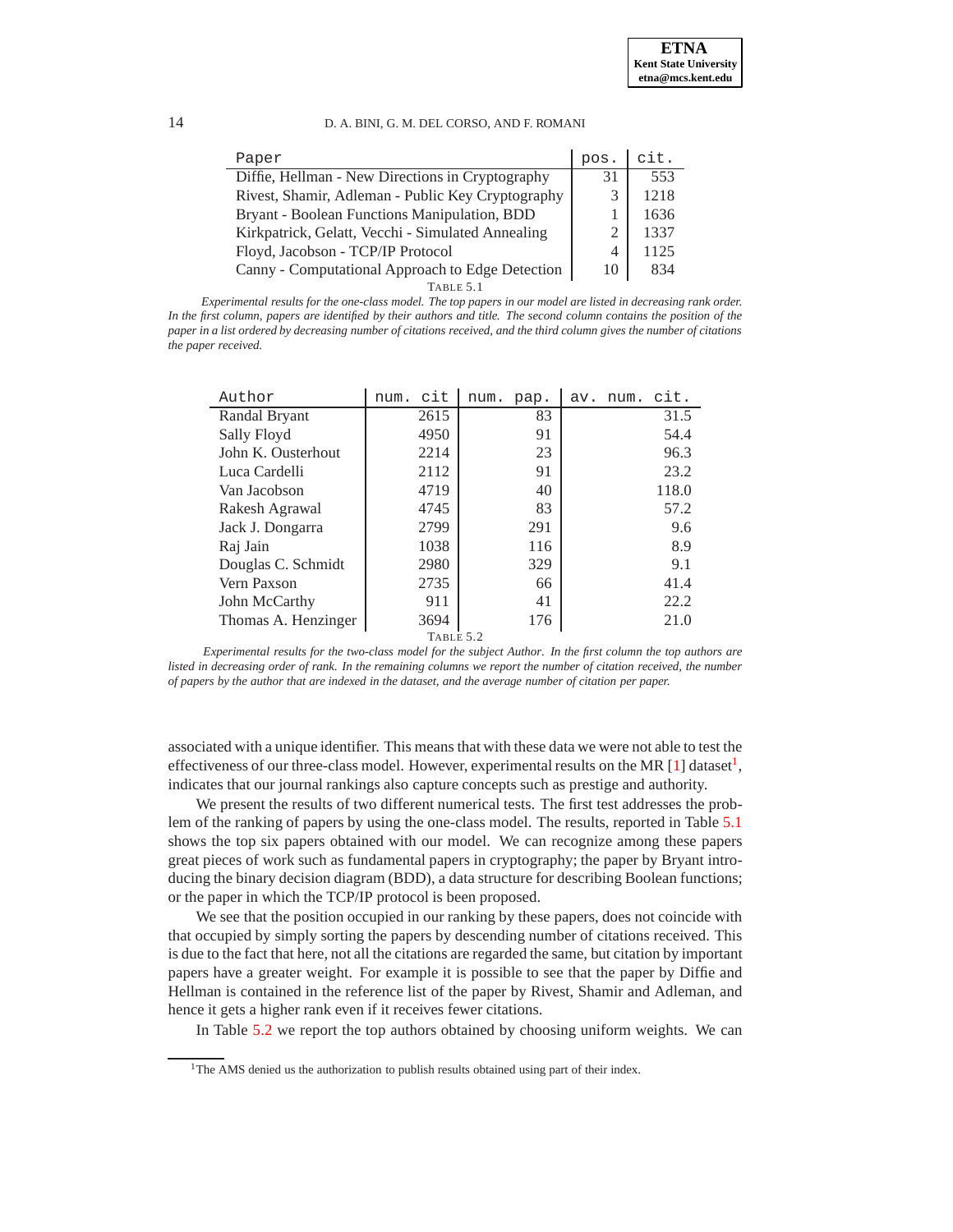| Paper                                             | pos.                        | cit. |
|---------------------------------------------------|-----------------------------|------|
| Kirkpatrick, Gelatt, Vecchi - Simulated Annealing | $\mathcal{D}_{\mathcal{L}}$ | 1337 |
| Bryant - Boolean Functions Manipulation, BDD      |                             | 1636 |
| Rivest, Shamir, Adleman - Public Key Cryptography | 3                           | 1218 |
| Canny - Computational Approach to Edge Detection  | 10                          | 834  |
| Floyd, Jacobson - TCP/IP Protocol                 | 4                           | 1125 |
| Diffie, Hellman - New Directions in Cryptography  | 31                          | 553  |
| John K. Ousterhout - Tcl and the Tk Toolkit       |                             | 913  |
| Harel - Statecharts Formalism                     | 6                           | 1042 |
| Elman - Neural Networks                           | 26                          | 589  |
| Jones - Vienna Development Method                 | 23                          | 609  |
| TABLE 5.3                                         |                             |      |

<span id="page-14-1"></span>*Experimental results for the two-class model for the subject Paper. In the first column, papers are identified by their authors and title. The papers are listed in decreasing order of rank according to our model. The second column contains the position in the list ordered by decreasing number of citations, and the third column contains the number of citations received by the paper.*

recognize very important computer scientists who wrote important papers in many areas of information science. Some of the authors in the list rank higher than one would expect from looking at the number of papers written, mainly because they have important co-authors. However, we can smooth the effect of co-authorship by reducing the corresponding coefficient in the weight matrix.

In Table [5.3](#page-14-1) we report the results for the subject *Paper* obtained with uniform weights. The differences with Table [5.1](#page-13-1) are essentially in the order of the best papers, that in the twoclass model are influenced also by the authority of the authors.

<span id="page-14-0"></span>**6. Conclusions and open problems.** We proposed integrated models for evaluating papers, authors, and journals based on citations, co-authorship and publications. After the one-class model for ranking scientific publications, we introduced the two-class model which ranks papers and authors, and the three-class model for ranking papers, authors, and journals. In all the models, the rank vector is the Perron vector of an irreducible stochastic matrix.

Some theoretical results have been proved concerning the variation of the Perron vector of an irreducible stochastic matrix under limited changes of its entries. These results prove that the models behave as one would expect when a new citation occurs.

Simple examples show that our model is better suited for ranking scientific publications than available models based only on the number of citations.

Some open issues remain to be analyzed. A theoretical issue concerns perturbation theorems. In Section [2](#page-1-0) we proved that if a paper receives a new citation, then its rank increases more than the rank of the other papers. It would be natural to guess that if more than one paper receives a citation, then *all* the cited papers increase their importance more than the other papers. At the moment, a proof of this property is missing and no counterexample is known. We plan to address this problem in our future work.

A second issue which deserves attention is related to the "static" nature of our model. That is, the time of publication of the papers or the time a citation is received do not play any role in our model. However, it is commonly accepted that a recent paper and an old paper that receive the same number of citations should not have the same rank, since the old paper has had more time to gather citations than the newer one. We are currently investigating this issue trying to insert the factor "time" in our model. Our idea is to study the evolution of the importance of a paper, an author or a journal over the time.